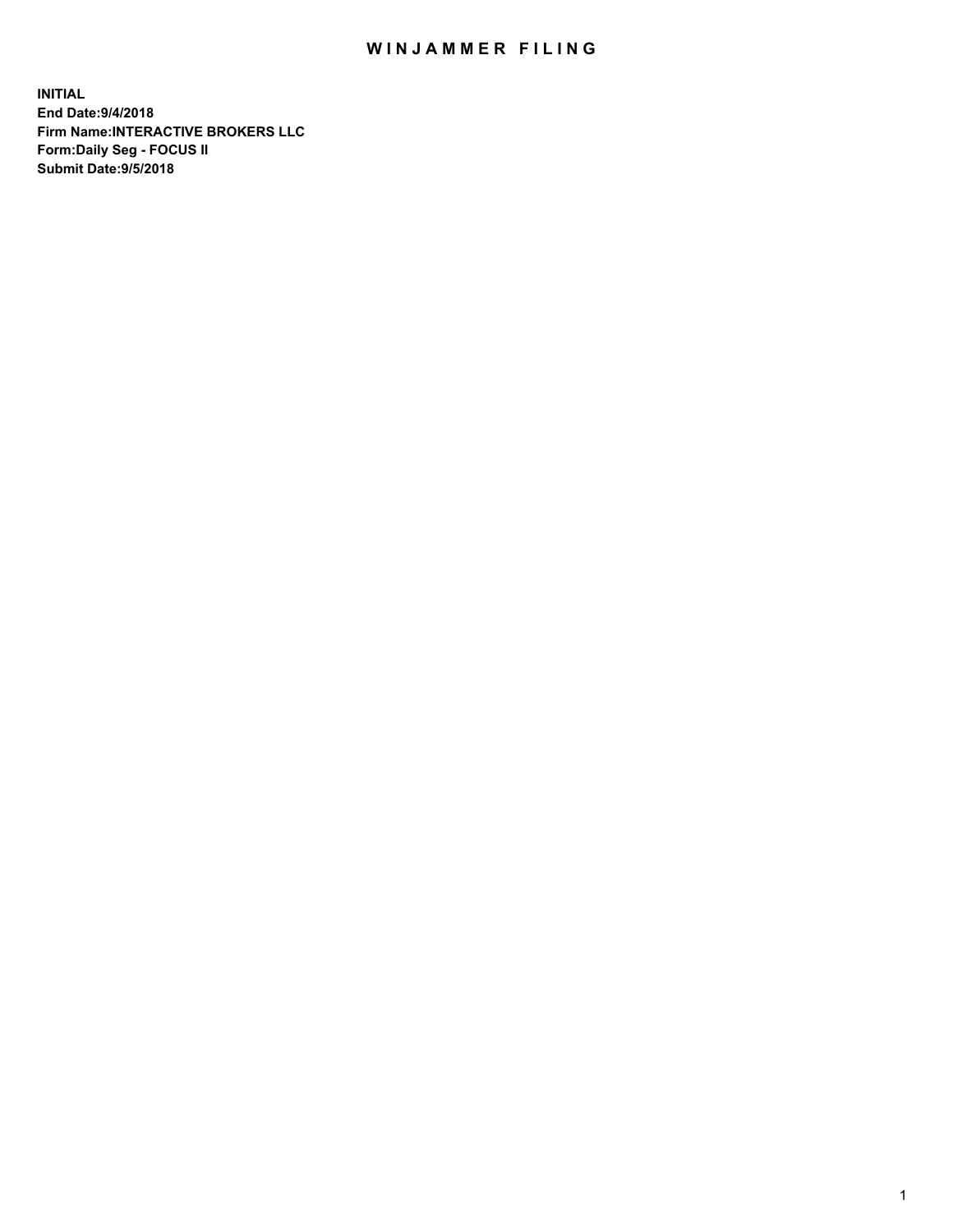**INITIAL End Date:9/4/2018 Firm Name:INTERACTIVE BROKERS LLC Form:Daily Seg - FOCUS II Submit Date:9/5/2018 Daily Segregation - Cover Page**

| Name of Company                                                                                                                                                                                                                                                                                                                | <b>INTERACTIVE BROKERS LLC</b>                                                      |
|--------------------------------------------------------------------------------------------------------------------------------------------------------------------------------------------------------------------------------------------------------------------------------------------------------------------------------|-------------------------------------------------------------------------------------|
| <b>Contact Name</b>                                                                                                                                                                                                                                                                                                            | James Menicucci                                                                     |
| <b>Contact Phone Number</b>                                                                                                                                                                                                                                                                                                    | 203-618-8085                                                                        |
| <b>Contact Email Address</b>                                                                                                                                                                                                                                                                                                   | jmenicucci@interactivebrokers.c<br>om                                               |
| FCM's Customer Segregated Funds Residual Interest Target (choose one):<br>a. Minimum dollar amount: ; or<br>b. Minimum percentage of customer segregated funds required:% ; or<br>c. Dollar amount range between: and; or<br>d. Percentage range of customer segregated funds required between:% and%.                         | $\overline{\mathbf{0}}$<br>$\overline{\mathbf{0}}$<br>155,000,000 245,000,000<br>00 |
| FCM's Customer Secured Amount Funds Residual Interest Target (choose one):<br>a. Minimum dollar amount: ; or<br>b. Minimum percentage of customer secured funds required:% ; or<br>c. Dollar amount range between: and; or<br>d. Percentage range of customer secured funds required between:% and%.                           | $\overline{\mathbf{0}}$<br>$\pmb{0}$<br>80,000,000 120,000,000<br>00                |
| FCM's Cleared Swaps Customer Collateral Residual Interest Target (choose one):<br>a. Minimum dollar amount: ; or<br>b. Minimum percentage of cleared swaps customer collateral required:% ; or<br>c. Dollar amount range between: and; or<br>d. Percentage range of cleared swaps customer collateral required between:% and%. | $\overline{\mathbf{0}}$<br>$\underline{\mathbf{0}}$<br>0 <sub>0</sub><br>00         |

Attach supporting documents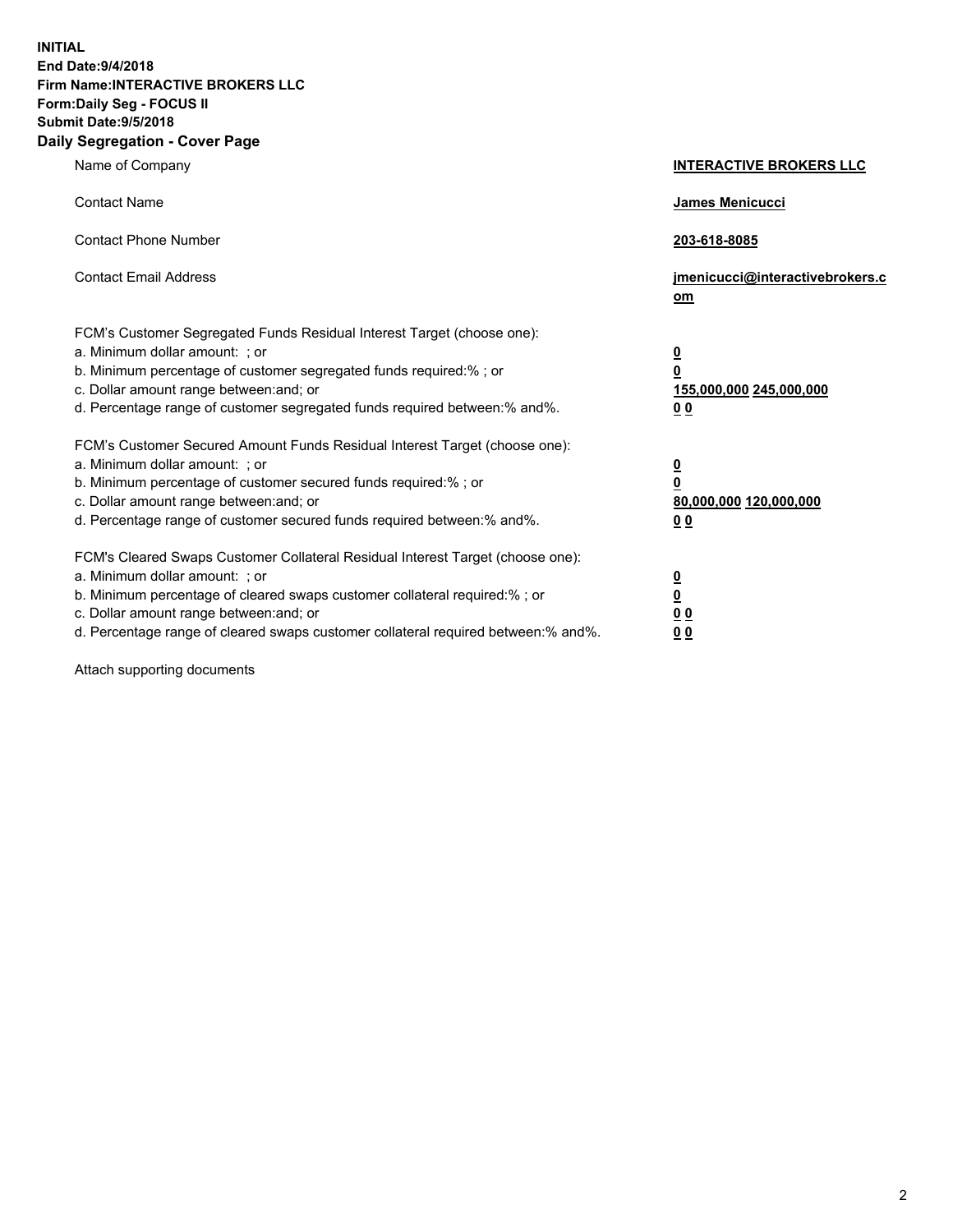## **INITIAL End Date:9/4/2018 Firm Name:INTERACTIVE BROKERS LLC Form:Daily Seg - FOCUS II Submit Date:9/5/2018 Daily Segregation - Secured Amounts**

|                | Foreign Futures and Foreign Options Secured Amounts                                               |                                                |
|----------------|---------------------------------------------------------------------------------------------------|------------------------------------------------|
|                | Amount required to be set aside pursuant to law, rule or regulation of a foreign                  | $0$ [7305]                                     |
|                | government or a rule of a self-regulatory organization authorized thereunder                      |                                                |
| $\mathbf{1}$ . | Net ledger balance - Foreign Futures and Foreign Option Trading - All Customers                   |                                                |
|                | A. Cash                                                                                           | 457,849,118 [7315]                             |
|                | B. Securities (at market)                                                                         | $0$ [7317]                                     |
| 2.             | Net unrealized profit (loss) in open futures contracts traded on a foreign board of trade         | -2,749,410 [7325]                              |
| 3.             | Exchange traded options                                                                           |                                                |
|                | a. Market value of open option contracts purchased on a foreign board of trade                    | 282,815 [7335]                                 |
|                | b. Market value of open contracts granted (sold) on a foreign board of trade                      | 42,913 [7337]                                  |
| 4.             | Net equity (deficit) (add lines 1.2. and 3.)                                                      | 455,339,610 [7345]                             |
| 5.             | Account liquidating to a deficit and account with a debit balances - gross amount                 | 6,444 [7351]                                   |
|                | Less: amount offset by customer owned securities                                                  | 0 [7352] 6,444 [7354]                          |
| 6.             | Amount required to be set aside as the secured amount - Net Liquidating Equity                    | 455,346,054 [7355]                             |
|                | Method (add lines 4 and 5)                                                                        |                                                |
| 7.             | Greater of amount required to be set aside pursuant to foreign jurisdiction (above) or line<br>6. | 455,346,054 [7360]                             |
|                | FUNDS DEPOSITED IN SEPARATE REGULATION 30.7 ACCOUNTS                                              |                                                |
| $\mathbf{1}$ . | Cash in banks                                                                                     |                                                |
|                | A. Banks located in the United States                                                             | 69,399,176 [7500]                              |
|                | B. Other banks qualified under Regulation 30.7                                                    | 0 [7520] 69,399,176 [7530]                     |
| 2.             | Securities                                                                                        |                                                |
|                | A. In safekeeping with banks located in the United States                                         | 397,567,222 [7540]                             |
|                | B. In safekeeping with other banks qualified under Regulation 30.7                                | 0 [7560] 397,567,222 [7570]                    |
| 3.             | Equities with registered futures commission merchants                                             |                                                |
|                | A. Cash                                                                                           | $0$ [7580]                                     |
|                | <b>B.</b> Securities                                                                              | $0$ [7590]                                     |
|                | C. Unrealized gain (loss) on open futures contracts                                               | $0$ [7600]                                     |
|                | D. Value of long option contracts                                                                 | $0$ [7610]                                     |
|                | E. Value of short option contracts                                                                | 0 [7615] 0 [7620]                              |
| 4.             | Amounts held by clearing organizations of foreign boards of trade                                 |                                                |
|                | A. Cash                                                                                           | $0$ [7640]                                     |
|                | <b>B.</b> Securities                                                                              | $0$ [7650]                                     |
|                | C. Amount due to (from) clearing organization - daily variation                                   | $0$ [7660]                                     |
|                | D. Value of long option contracts                                                                 | $0$ [7670]                                     |
|                | E. Value of short option contracts                                                                | 0 [7675] 0 [7680]                              |
| 5.             | Amounts held by members of foreign boards of trade                                                |                                                |
|                | A. Cash                                                                                           | 122,666,327 [7700]                             |
|                | <b>B.</b> Securities                                                                              | $0$ [7710]                                     |
|                | C. Unrealized gain (loss) on open futures contracts                                               | 3,227,775 [7720]                               |
|                | D. Value of long option contracts                                                                 | 282,815 [7730]                                 |
|                | E. Value of short option contracts                                                                | <mark>-42,913</mark> [7735] 126,134,004 [7740] |
| 6.             | Amounts with other depositories designated by a foreign board of trade                            | $0$ [7760]                                     |
| 7.             | Segregated funds on hand                                                                          | $0$ [7765]                                     |
| 8.             | Total funds in separate section 30.7 accounts                                                     | 593,100,402 [7770]                             |
| 9.             | Excess (deficiency) Set Aside for Secured Amount (subtract line 7 Secured Statement               | 137,754,348 [7380]                             |
|                | Page 1 from Line 8)                                                                               |                                                |
| 10.            | Management Target Amount for Excess funds in separate section 30.7 accounts                       | 80,000,000 [7780]                              |
| 11.            | Excess (deficiency) funds in separate 30.7 accounts over (under) Management Target                | 57,754,348 [7785]                              |
|                |                                                                                                   |                                                |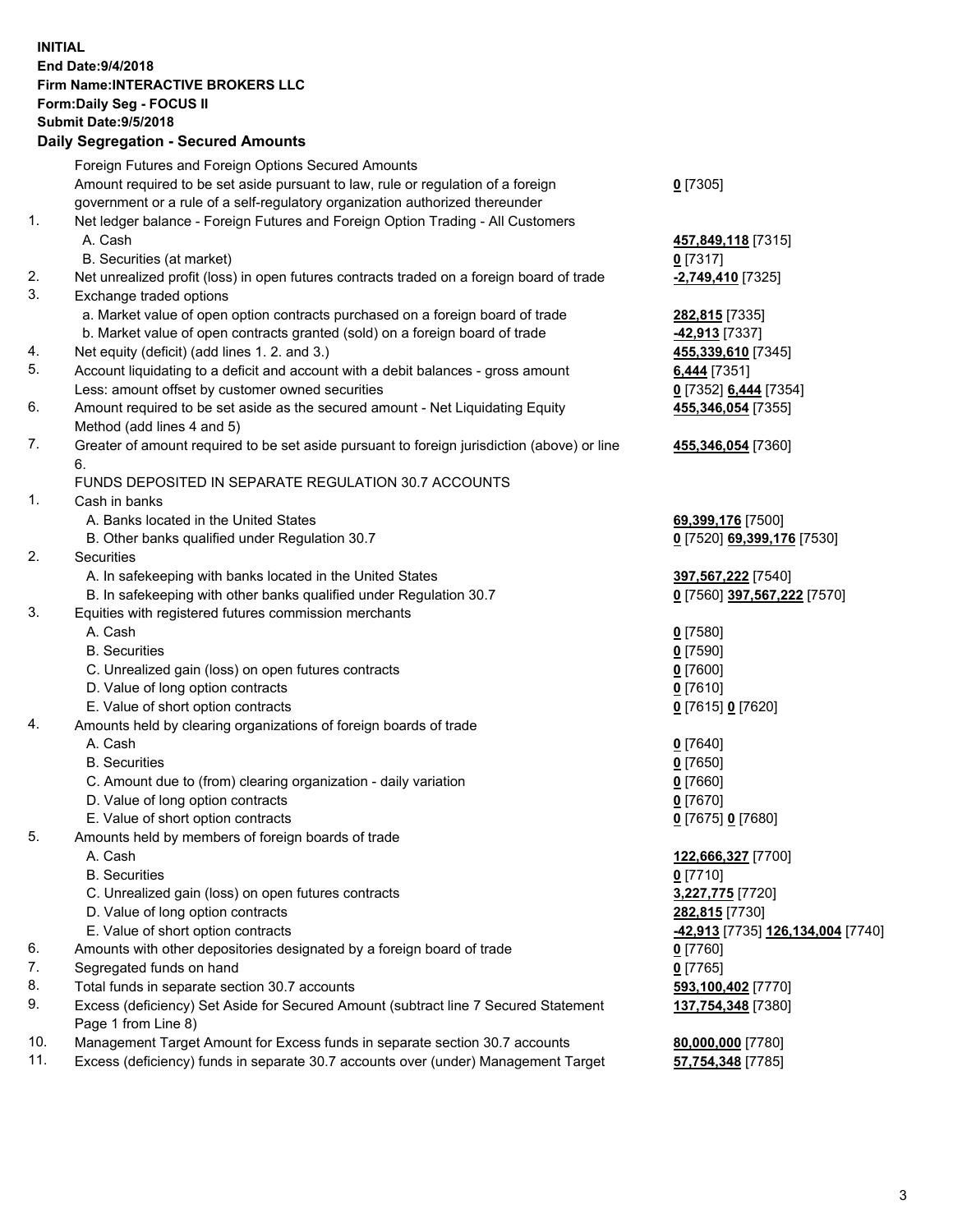|     | <b>INITIAL</b><br>End Date: 9/4/2018<br>Firm Name: INTERACTIVE BROKERS LLC<br>Form: Daily Seg - FOCUS II<br><b>Submit Date: 9/5/2018</b><br>Daily Segregation - Segregation Statement |                                |
|-----|---------------------------------------------------------------------------------------------------------------------------------------------------------------------------------------|--------------------------------|
|     | SEGREGATION REQUIREMENTS(Section 4d(2) of the CEAct)                                                                                                                                  |                                |
| 1.  | Net ledger balance                                                                                                                                                                    |                                |
|     | A. Cash                                                                                                                                                                               | 4,127,683,423 [7010]           |
|     | B. Securities (at market)                                                                                                                                                             | $0$ [7020]                     |
| 2.  | Net unrealized profit (loss) in open futures contracts traded on a contract market                                                                                                    | -100,725,548 [7030]            |
| 3.  | Exchange traded options                                                                                                                                                               |                                |
|     | A. Add market value of open option contracts purchased on a contract market                                                                                                           | 168,558,242 [7032]             |
|     | B. Deduct market value of open option contracts granted (sold) on a contract market                                                                                                   | -208,327,515 [7033]            |
| 4.  | Net equity (deficit) (add lines 1, 2 and 3)                                                                                                                                           | 3,987,188,602 [7040]           |
| 5.  | Accounts liquidating to a deficit and accounts with                                                                                                                                   |                                |
|     | debit balances - gross amount                                                                                                                                                         | 162,308 [7045]                 |
|     | Less: amount offset by customer securities                                                                                                                                            | 0 [7047] 162,308 [7050]        |
| 6.  | Amount required to be segregated (add lines 4 and 5)                                                                                                                                  | 3,987,350,910 [7060]           |
|     | FUNDS IN SEGREGATED ACCOUNTS                                                                                                                                                          |                                |
| 7.  | Deposited in segregated funds bank accounts                                                                                                                                           |                                |
|     | A. Cash                                                                                                                                                                               | 619,882,047 [7070]             |
|     | B. Securities representing investments of customers' funds (at market)                                                                                                                | 2,336,809,680 [7080]           |
|     | C. Securities held for particular customers or option customers in lieu of cash (at                                                                                                   | $0$ [7090]                     |
|     | market)                                                                                                                                                                               |                                |
| 8.  | Margins on deposit with derivatives clearing organizations of contract markets                                                                                                        |                                |
|     | A. Cash                                                                                                                                                                               | 28,061,536 [7100]              |
|     | B. Securities representing investments of customers' funds (at market)                                                                                                                | 1,251,576,929 [7110]           |
|     | C. Securities held for particular customers or option customers in lieu of cash (at                                                                                                   | $0$ [7120]                     |
|     | market)                                                                                                                                                                               |                                |
| 9.  | Net settlement from (to) derivatives clearing organizations of contract markets                                                                                                       | <mark>-7,029,607</mark> [7130] |
| 10. | Exchange traded options                                                                                                                                                               |                                |
|     | A. Value of open long option contracts                                                                                                                                                | 168,706,020 [7132]             |
|     | B. Value of open short option contracts                                                                                                                                               | -208,566,971 [7133]            |
| 11. | Net equities with other FCMs                                                                                                                                                          |                                |
|     | A. Net liquidating equity                                                                                                                                                             | $0$ [7140]                     |
|     | B. Securities representing investments of customers' funds (at market)<br>C. Securities held for particular customers or option customers in lieu of cash (at                         | $0$ [7160]                     |
|     | market)                                                                                                                                                                               | 0 <sup>[7170]</sup>            |
| 12. | Segregated funds on hand                                                                                                                                                              | $0$ [7150]                     |
| 13. | Total amount in segregation (add lines 7 through 12)                                                                                                                                  | 4,189,439,634 [7180]           |
| 14. | Excess (deficiency) funds in segregation (subtract line 6 from line 13)                                                                                                               | 202,088,724 [7190]             |
| 15. | Management Target Amount for Excess funds in segregation                                                                                                                              | 155,000,000 [7194]             |
| 16. | Excess (deficiency) funds in segregation over (under) Management Target Amount                                                                                                        | 47,088,724 [7198]              |

Excess